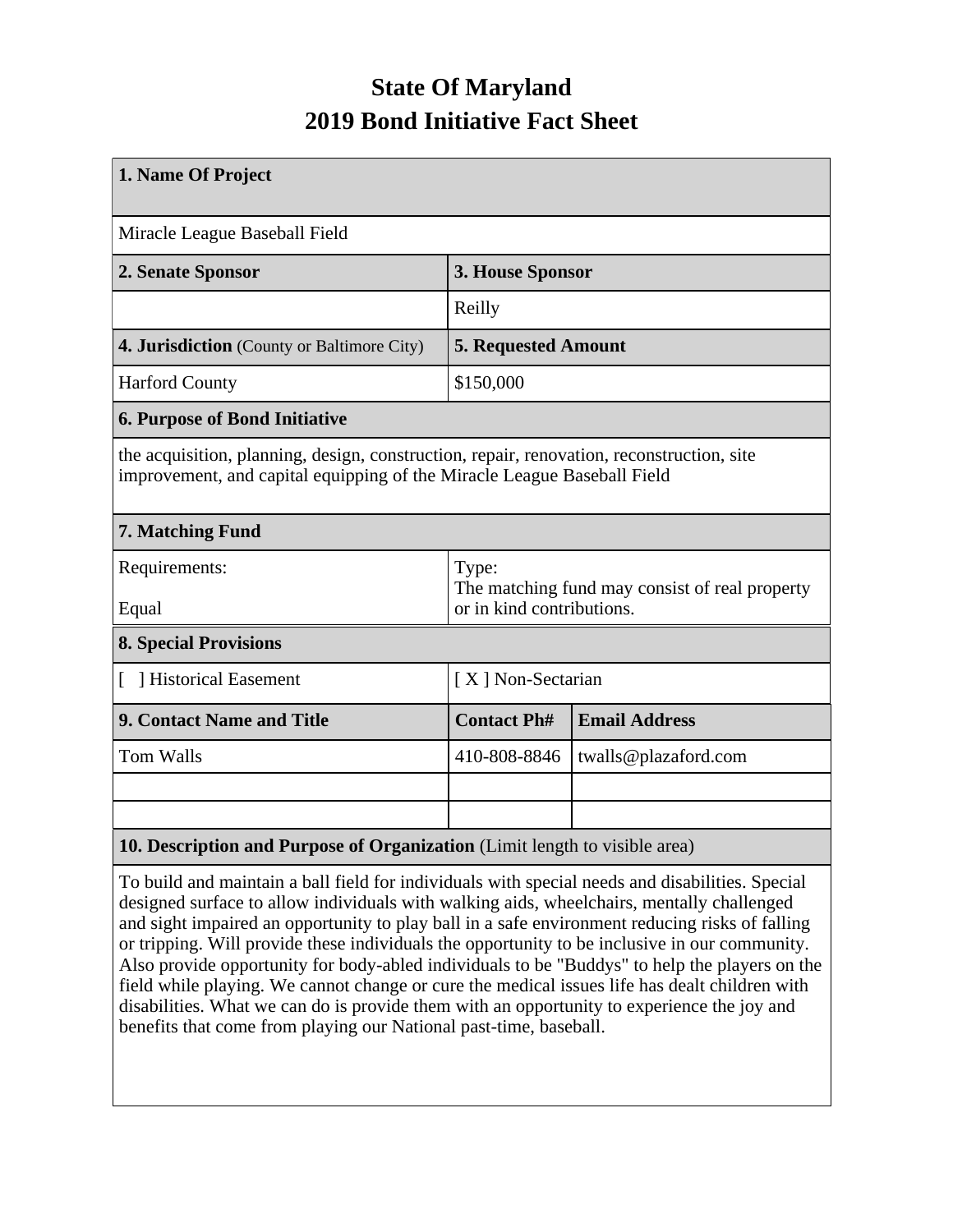## **11. Description and Purpose of Project** (Limit length to visible area)

This grant will provide money to help build the field for the Miracle League. Every child deserves the chance to play baseball.This field will provide a safe field for individuals that do not have a opportunity to play baseball in an organized Parks and Recreation league. Will also give the families an opportunity to watch and/or participate in whatever way they want to participate. Will give our community the opportunity to be more involved with individuals that have special needs or disabilities.

*Round all amounts to the nearest \$1,000. The totals in Items 12 (Estimated Capital Costs) and 13 (Proposed Funding Sources) must match. The proposed funding sources must not include the value of real property unless an equivalent value is shown under Estimated Capital Costs.*

| <b>12. Estimated Capital Costs</b>                                     |           |  |  |  |  |  |
|------------------------------------------------------------------------|-----------|--|--|--|--|--|
| <b>Acquisition</b>                                                     | \$0       |  |  |  |  |  |
| <b>Design</b>                                                          | \$0       |  |  |  |  |  |
| <b>Construction</b>                                                    | \$550,000 |  |  |  |  |  |
| <b>Equipment</b>                                                       | \$0       |  |  |  |  |  |
| <b>Total</b>                                                           | \$550,000 |  |  |  |  |  |
| 13. Proposed Funding Sources - (List all funding sources and amounts.) |           |  |  |  |  |  |
| General public donations                                               | \$150,000 |  |  |  |  |  |
| Business located in and around Harford County                          | \$150,000 |  |  |  |  |  |
| <b>Grant Bill from Maryland</b>                                        | \$150,000 |  |  |  |  |  |
| Donations help from The Cal Ripken Sr. Foundation                      | \$100,000 |  |  |  |  |  |
|                                                                        |           |  |  |  |  |  |
|                                                                        |           |  |  |  |  |  |
|                                                                        |           |  |  |  |  |  |
|                                                                        |           |  |  |  |  |  |
|                                                                        |           |  |  |  |  |  |
|                                                                        |           |  |  |  |  |  |
|                                                                        |           |  |  |  |  |  |
| <b>Total</b>                                                           | \$550,000 |  |  |  |  |  |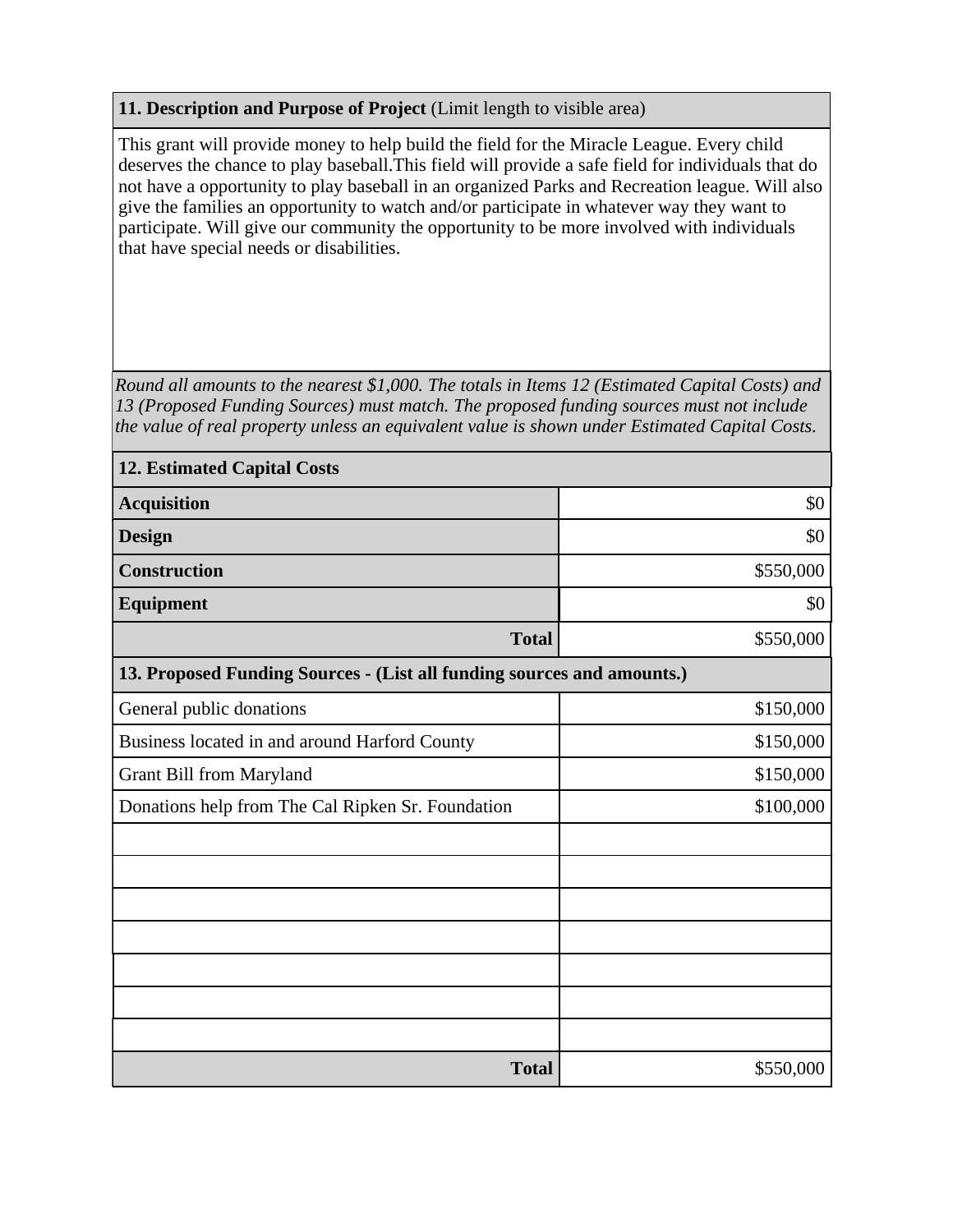| 14. Project Schedule (Enter a date or one of the following in each box. N/A, TBD or Complete) |  |                        |                                   |                                                                                   |                                              |                                                                   |         |                                                                                              |  |
|-----------------------------------------------------------------------------------------------|--|------------------------|-----------------------------------|-----------------------------------------------------------------------------------|----------------------------------------------|-------------------------------------------------------------------|---------|----------------------------------------------------------------------------------------------|--|
| <b>Begin Design</b>                                                                           |  | <b>Complete Design</b> |                                   |                                                                                   | <b>Begin Construction</b>                    |                                                                   |         | <b>Complete Construction</b>                                                                 |  |
| 2/1/2017                                                                                      |  | 6/1/2017               |                                   |                                                                                   |                                              | 5/1/2019                                                          |         | 8/30/2019                                                                                    |  |
| <b>15. Total Private Funds</b><br>and Pledges Raised                                          |  |                        |                                   | 16. Current Number of<br><b>People Served Annually at</b><br><b>Project Site</b>  |                                              |                                                                   |         | 17. Number of People to be<br><b>Served Annually After the</b><br><b>Project is Complete</b> |  |
| 200000                                                                                        |  |                        | n/a                               |                                                                                   | 200                                          |                                                                   |         |                                                                                              |  |
|                                                                                               |  |                        |                                   |                                                                                   |                                              | 18. Other State Capital Grants to Recipients in the Past 15 Years |         |                                                                                              |  |
| <b>Legislative Session</b>                                                                    |  |                        |                                   | <b>Amount</b>                                                                     |                                              | <b>Purpose</b>                                                    |         |                                                                                              |  |
|                                                                                               |  |                        |                                   |                                                                                   |                                              |                                                                   |         |                                                                                              |  |
|                                                                                               |  |                        |                                   |                                                                                   |                                              |                                                                   |         |                                                                                              |  |
|                                                                                               |  |                        |                                   |                                                                                   |                                              |                                                                   |         |                                                                                              |  |
| 19. Legal Name and Address of Grantee                                                         |  |                        |                                   |                                                                                   |                                              | <b>Project Address (If Different)</b>                             |         |                                                                                              |  |
|                                                                                               |  |                        |                                   |                                                                                   |                                              |                                                                   |         |                                                                                              |  |
| The Miracle League of Harford County, Inc.<br>2202 Byton Ct.<br>Forest Hill, MD 21050         |  |                        |                                   | The Miracle League of Harford County, Inc<br>301 Schucks Rd.<br>Bel Air, MD 21015 |                                              |                                                                   |         |                                                                                              |  |
| 20. Legislative District in<br>34A - Harford County<br><b>Which Project is Located</b>        |  |                        |                                   |                                                                                   |                                              |                                                                   |         |                                                                                              |  |
| 21. Legal Status of Grantee (Please Check One)                                                |  |                        |                                   |                                                                                   |                                              |                                                                   |         |                                                                                              |  |
| <b>Local Govt.</b>                                                                            |  |                        | <b>For Profit</b>                 |                                                                                   | <b>Non Profit</b>                            |                                                                   | Federal |                                                                                              |  |
| $\begin{bmatrix} 1 \end{bmatrix}$                                                             |  |                        | $\begin{bmatrix} 1 \end{bmatrix}$ |                                                                                   | [X]                                          | $\lceil \ \rceil$                                                 |         |                                                                                              |  |
| 22. Grantee Legal Representative                                                              |  |                        |                                   |                                                                                   | 23. If Match Includes Real Property:         |                                                                   |         |                                                                                              |  |
| Name:                                                                                         |  | <b>Thomas Walls</b>    |                                   |                                                                                   | <b>Has An Appraisal</b><br><b>Been Done?</b> |                                                                   | Yes/No  |                                                                                              |  |
| <b>Phone:</b>                                                                                 |  | 410-808-8846           |                                   |                                                                                   |                                              |                                                                   | Yes     |                                                                                              |  |
| <b>Address:</b>                                                                               |  |                        |                                   | If Yes, List Appraisal Dates and Value                                            |                                              |                                                                   |         |                                                                                              |  |
| 301 Schucks Road<br>Bel Air, MD 21015                                                         |  |                        |                                   |                                                                                   | August 7, 2018                               |                                                                   | 350000  |                                                                                              |  |
|                                                                                               |  |                        |                                   |                                                                                   |                                              |                                                                   |         |                                                                                              |  |
|                                                                                               |  |                        |                                   |                                                                                   |                                              |                                                                   |         |                                                                                              |  |
|                                                                                               |  |                        |                                   |                                                                                   |                                              |                                                                   |         |                                                                                              |  |
|                                                                                               |  |                        |                                   |                                                                                   |                                              |                                                                   |         |                                                                                              |  |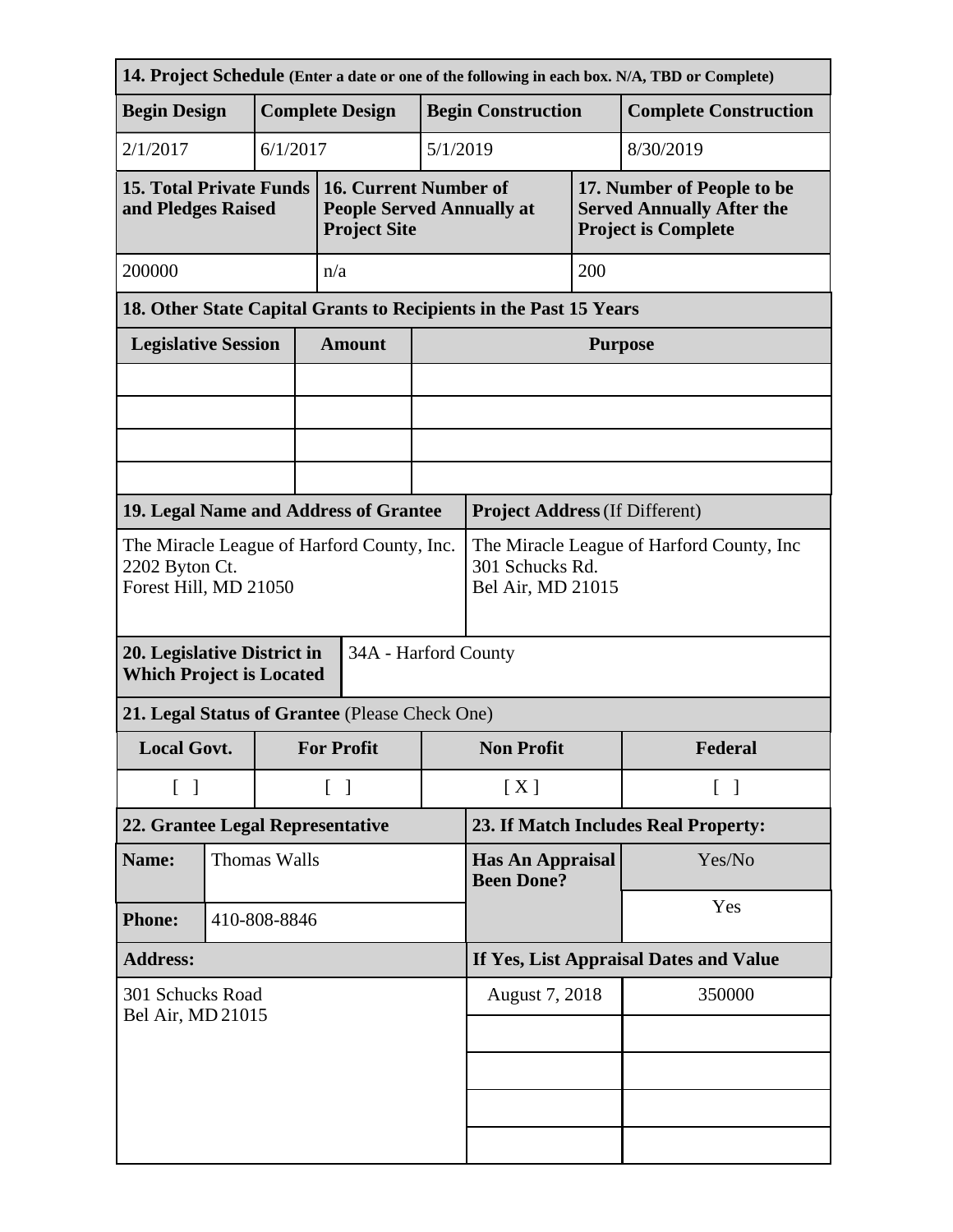| 24. Impact of Project on Staffing and Operating Cost at Project Site              |                                                                                      |                          |                                           |                                             |                |  |  |  |  |
|-----------------------------------------------------------------------------------|--------------------------------------------------------------------------------------|--------------------------|-------------------------------------------|---------------------------------------------|----------------|--|--|--|--|
| Current # of<br><b>Employees</b>                                                  | Projected # of<br><b>Employees</b>                                                   |                          | <b>Current Operating</b><br><b>Budget</b> | <b>Projected Operating</b><br><b>Budget</b> |                |  |  |  |  |
| n/a                                                                               | n/a                                                                                  |                          | $\overline{0}$                            |                                             | 15000          |  |  |  |  |
|                                                                                   | 25. Ownership of Property (Info Requested by Treasurer's Office for bond purposes)   |                          |                                           |                                             |                |  |  |  |  |
| A. Will the grantee own or lease (pick one) the property to be improved?<br>Lease |                                                                                      |                          |                                           |                                             |                |  |  |  |  |
| B. If owned, does the grantee plan to sell within 15 years?<br>N <sub>o</sub>     |                                                                                      |                          |                                           |                                             |                |  |  |  |  |
|                                                                                   | C. Does the grantee intend to lease any portion of the property to others?           |                          |                                           |                                             | N <sub>o</sub> |  |  |  |  |
|                                                                                   | D. If property is owned by grantee any space is to be leased, provide the following: |                          |                                           |                                             |                |  |  |  |  |
|                                                                                   | <b>Lessee</b>                                                                        | <b>Terms</b> of<br>Lease | Cost<br><b>Covered</b><br>by Lease        | <b>Square</b><br>Footage<br><b>Leased</b>   |                |  |  |  |  |
|                                                                                   |                                                                                      |                          |                                           |                                             |                |  |  |  |  |
|                                                                                   |                                                                                      |                          |                                           |                                             |                |  |  |  |  |
|                                                                                   |                                                                                      |                          |                                           |                                             |                |  |  |  |  |
|                                                                                   |                                                                                      |                          |                                           |                                             |                |  |  |  |  |
|                                                                                   |                                                                                      |                          |                                           |                                             |                |  |  |  |  |
|                                                                                   |                                                                                      |                          |                                           |                                             |                |  |  |  |  |
|                                                                                   | E. If property is leased by grantee - Provide the following:                         |                          |                                           |                                             |                |  |  |  |  |
|                                                                                   | <b>Name of Leaser</b>                                                                | Length of<br>Lease       | <b>Options to Renew</b>                   |                                             |                |  |  |  |  |
|                                                                                   | Harford County Government, Parks and Rec.                                            | 2 year                   | Memorandum of                             |                                             |                |  |  |  |  |
|                                                                                   |                                                                                      |                          |                                           |                                             |                |  |  |  |  |
|                                                                                   |                                                                                      |                          |                                           |                                             |                |  |  |  |  |
|                                                                                   |                                                                                      |                          |                                           |                                             |                |  |  |  |  |
|                                                                                   |                                                                                      |                          |                                           |                                             |                |  |  |  |  |
|                                                                                   |                                                                                      |                          |                                           |                                             |                |  |  |  |  |
| <b>26. Building Square Footage:</b>                                               |                                                                                      |                          |                                           |                                             |                |  |  |  |  |
| <b>Current Space GSF</b>                                                          |                                                                                      |                          |                                           |                                             |                |  |  |  |  |
| <b>Space to be Renovated GSF</b>                                                  |                                                                                      |                          |                                           |                                             |                |  |  |  |  |
| <b>New GSF</b>                                                                    |                                                                                      |                          |                                           |                                             |                |  |  |  |  |